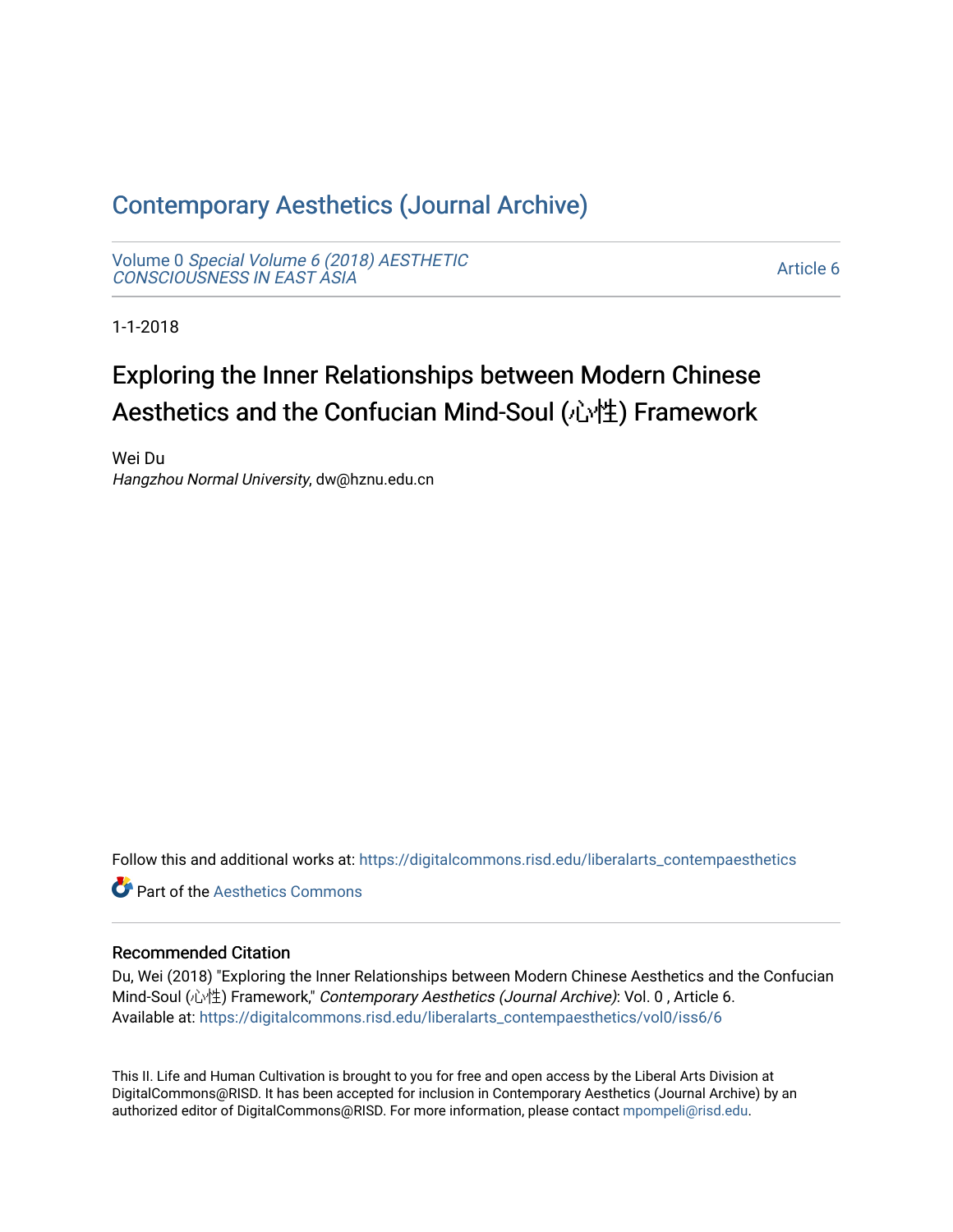# Contemporary<br>AESTIC

**[About CA](https://www.contempaesthetics.org/pages/about.html)**

**[Journal](https://www.contempaesthetics.org/newvolume/pages/journal.php)**

**[Contact CA](https://www.contempaesthetics.org/pages/contact.html)**

**[Links](https://www.contempaesthetics.org/pages/links.html)**

#### **[Submissions](https://www.contempaesthetics.org/pages/guidelines.html)**

**Search Journal** Enter search terms

Search

[Editorial Board](https://www.contempaesthetics.org/pages/editorialboard.html)

[Permission to Reprint](https://www.contempaesthetics.org/pages/reprint.html)

**[Privacy](https://www.contempaesthetics.org/pages/privacy.html)** 

[Site Map](https://www.contempaesthetics.org/pages/sitemap.html)

**[Publisher](https://www.contempaesthetics.org/pages/publisher.html)** 

**[Webmaster](mailto:webmaster@contempaesthetics.org)** 

## **Exploring the Inner Relationships between Modern Chinese Aesthetics and the Confucian Mind-Soul (**心性**) Framework**

## *Wei Du*

## **Abstract**

Modern Chinese aesthetics promotes the utilitarian function of the arts and artistic appreciation via aesthetic education and an arts-infused lifestyle. This utilitarian orientation has not originated from European aesthetics, but rather reflects a localized awareness of the "humanistic enhancement of citizens" through the arts, which, derived from the Confucian tradition, expands on its "mind-soul" theory. This conceptual framework finds its roots in the Song-Ming philosophy of mind and pays particular attention to the cultivation of individual morals and personal character as the essential pathway towards restoring conscience. This positioning of values and valuations, to a large extent, was the inspiration, as well as the traditional philosophical source, for such well-known scholars as Wang Guowei, Cai Yuanpei, Liang Qichao, and Zhu Guangqian, who advocated aesthetic education and aesthetic disinterestedness. In other words, it is possible to distinguish an explicit historical continuum between the traditions of the Confucian philosophy of mind and soul, and the conception of modern Chinese aesthetics. With a central focus upon aesthetic utilitarianism, modern Chinese aesthetics can be understood as the "Aesthetics of the Mind," which, in turn, draws upon "ancient Chinese aesthetics." This aesthetic theoretical approach provides the foundation for modern Chinese philosophy, and even constitutes the whole edifice of "Chinese aesthetics." "The aesthetics of the mind," its value positioning, its philosophical orientation, and its keen awareness of localized problems serves as an important reference point for contemporary aesthetic studies in China.

#### **Key Words**

aesthetic education; modern Chinese aesthetics; philosophy of mind and soul; selfish desires

#### **1. Why does modern Chinese aesthetics place a strong emphasis on aesthetic education?**

One unique phenomenon concerning modern Chinese aesthetics is the fact that the first three aestheticians who established the field in China were at the same time well known scholars, politicians, and educators. Among the four scholars working at the Qinghua Institute of Chinese Studies, two were aestheticians: Wang Guowei and Liang Qichao, while Cai Yuanpei held a prominent position as the Minister of Education in the Republic of China and the President of Peking University. When these prominent scholars discussed the issues of aesthetics, they all emphasized the impact that aesthetic appreciation, the arts, and artistic education could exert on humans and society; therefore, they not only elaborated on aesthetic theories, emphasizing the importance of aesthetic education, but also advocated its implementation. This is a very important characteristic of modern Chinese aesthetics. In contrast, since the establishment of aesthetics in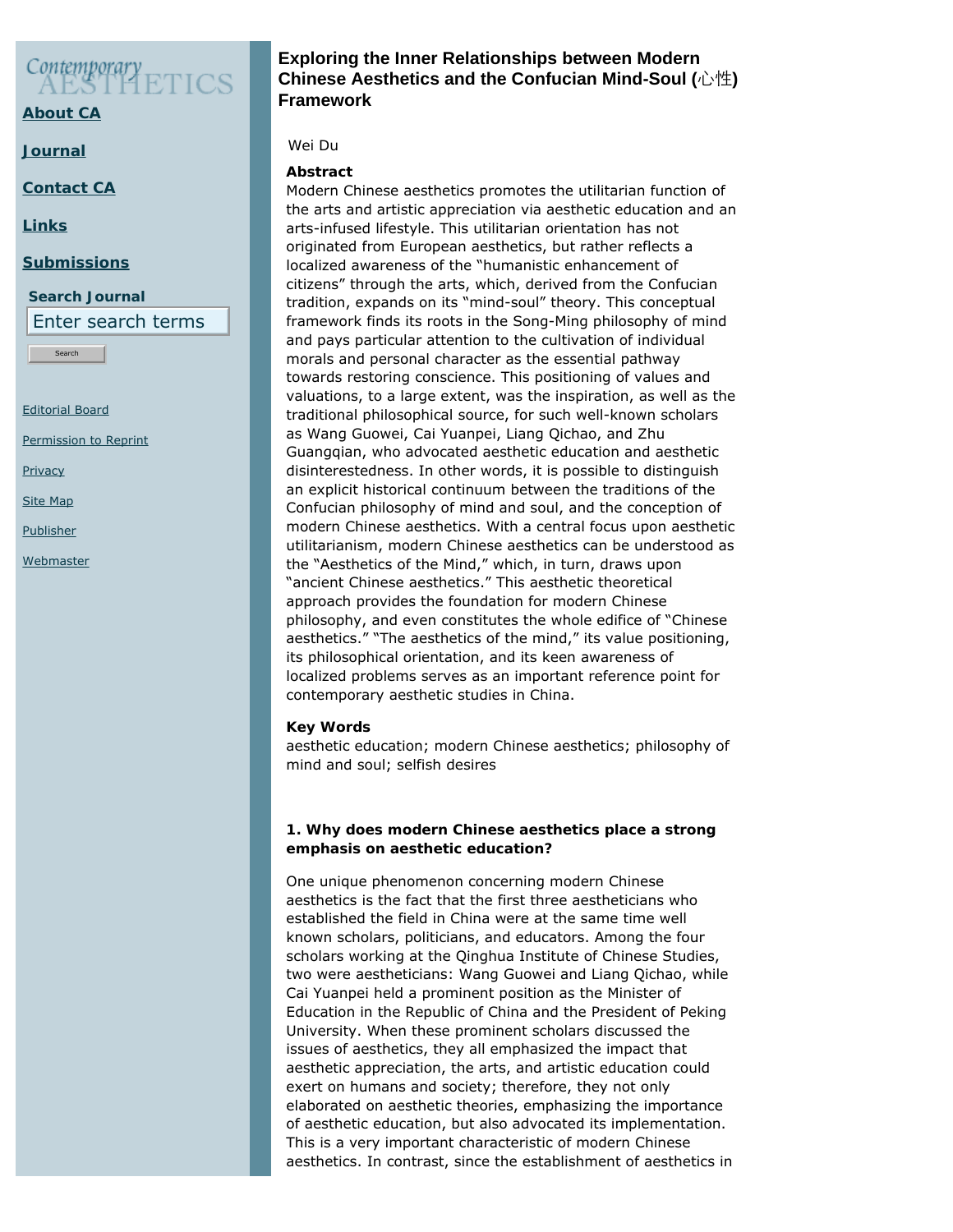the eighteenth century in the West, only Schiller promoted aesthetic education, which many other aestheticians either seldom or never concerned themselves about. Hence, limited theories exist on aesthetic appreciation, or the utilitarian function of the arts.

The inspiration and ultimate purpose of Schiller's work on aesthetic education lay in his concern about the wholeness of humanity and its all-round development. Wang Guowei, Cai Yuanpei, and Zhu Guangqian, on the other hand, while they also touched upon the whole development of mankind and the perfection of human nature, paid much more attention to aesthetic appreciation and the social value of the arts, stressing the effect of aesthetic education in purifying people's mind and soul and emotions, and advocating the importance of cultivating Chinese humane moral virtue. While Western scholars separated artistic appreciation from moral development, the above-mentioned Chinese scholars, recognizing the independence of aesthetic appreciation, stressed the inner relations between aesthetic appreciation and the cultivation of morals in order to highlight the ultimate goal of enhancing people's moral virtues via aesthetic education. This phenomenon should not only capture our attention but also prompt us to ponder further: What were the reasons that guided these scholars to be so focused on and devoted to advocating functional values underpinning aesthetic appreciation and the arts, as well as aesthetic education?

<span id="page-2-0"></span>As a founding member of modern Chinese aesthetics, Wang Guowei once proposed the well-known principles of "independence of arts, as well as academics," and the "uselessness" of the arts, which were cited again and again by later scholars. But the purpose of Wang's research in aesthetics, at a more fundamental level, was to solve the life miseries of the people, which, to use his own words, "came from 'desire.'" He asked, "What's the nature of life? 'Desire' ruins all.["\[1\]](#page-12-0) With desire, a person becomes miserable, so desire, suffering and life were one. A person's desire not only produced miseries for the people, but also constituted the roots of all evils in society. "Why people are so busy with working day and night? Endless? This is all because of selfish desires. Once a person is born, he will have desire; with desire, he has to pursue; in order to pursue, he has to be concerned about obtaining; when he obtains things, he becomes obsessive; when he loses, he becomes miserable: All people are the same. ... Avoiding suffering is joy; liking the gains makes him afraid of losing/dying; fear prompts fights: In this regard, all people are the same. So, when a person's heart is not satisfied, this is inner misery; the outer misery is societal evils. However, nothing seems to eliminate this evil wanting; is there any other means that can kill this desire? Some say: Yes, that is "the beauty["\[2\].](#page-13-0)

<span id="page-2-1"></span>The above citation from Wang explicitly suggests that aesthetics and aesthetic education can eliminate people's "thought of interests" and the isolation among people, thus to alleviate human suffering, and kill, in part, societal evils. He further elaborates on his vision of aesthetic appreciation: "This is the vision: no hope, no fear, no in-fight, no interests, no others, no me; this is the principle of becoming moral through no constraint. When a person can do this, he enters the saint's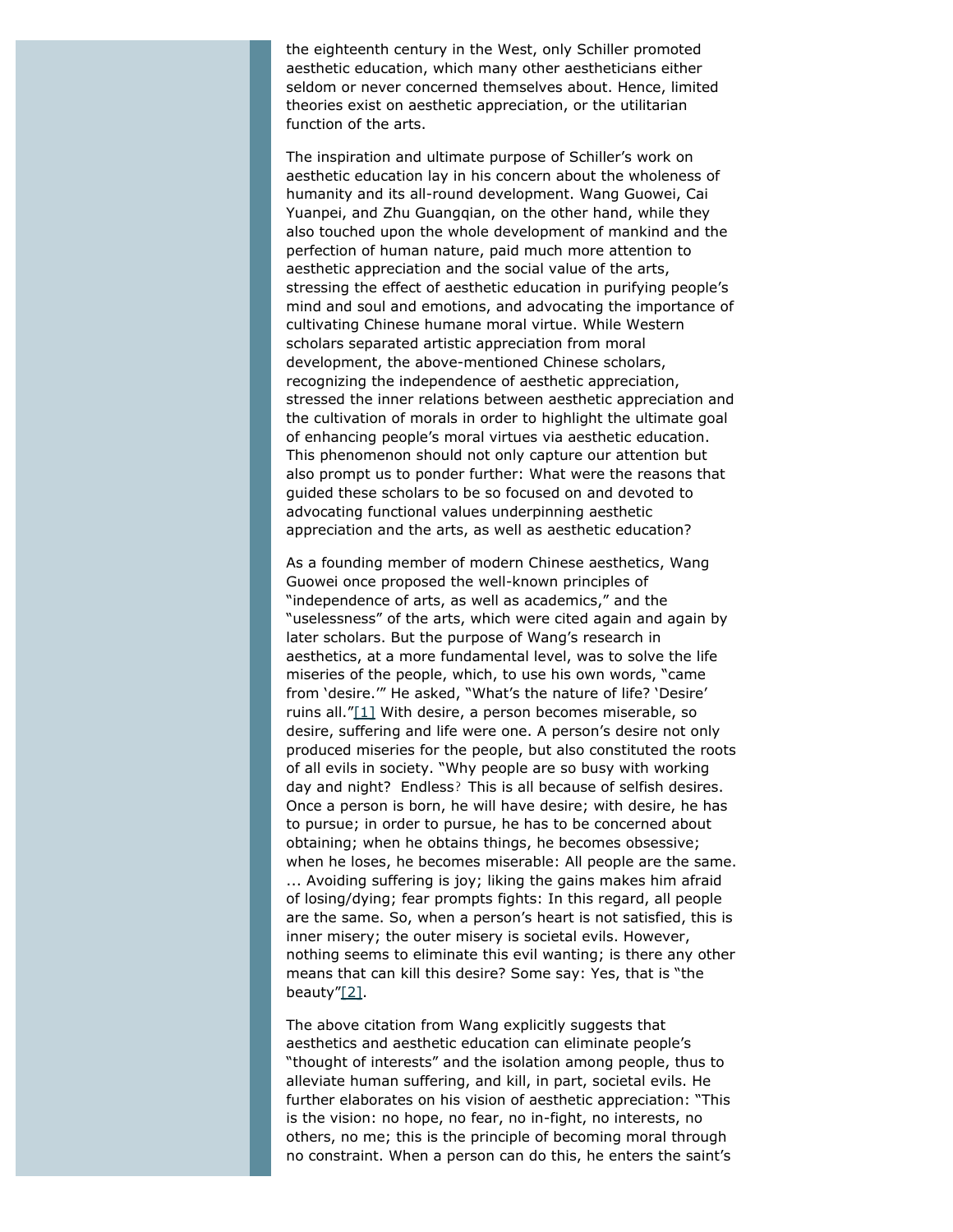<span id="page-3-0"></span>gate; then society becomes a heavenly country.["\[3\]](#page-13-1) Wang acknowledged that "uselessness" was the unique function of aesthetic appreciation and the value of the arts. So, he promoted aesthetic education: "Alas, our country is not an arts' country. All the studies have one big course running through. When offering a course of study, we have to ask whether it has its usefulness or not; when we do a thing, we also ask whether it would benefit anyone. ... But the beauty as a thing, nobody wants! Do you know that the usefulness of uselessness is far superior to usefulness of usefulness? No wonder, no wonder!["\[4\]](#page-13-2)

<span id="page-3-1"></span>The inspiration behind Wang Guowei's emphasis on aesthetic appreciation and the arts lay in their utilitarianism or social value. He recognized the evil nature of people, claiming that selfish desire and materialism were the roots of human suffering and social evils, and the best medicine is to transcend being concerned with "personal interests" through artistic appreciation and the arts, i.e. aesthetic education. This philosophy of Wang's laid the foundation for modern Chinese aesthetics with aesthetic utilitarianism as its most distinctive characteristic, which is still quite influential even today.

In early twentieth-century China, the most prominent scholar of aesthetics was no other than Cai Yuanpei. On May 10, 1919, Cai resigned from the presidency of Peking University, took a train from Tianjin southward. On the train, he met an acquaintance, with whom he had a conversation, which serves to expose Cai's real motivation for studying aesthetics and promoting aesthetic education. Cai Yuanpei revealed that he had to resign from the school in order to protect "innocent students." When asked "What are you going to do now?," Cai answered,

I first will go back to my hometown and pay a visit to my brother. Then I will find a secluded place, and close the door without seeing any guests. Then, I will review German, French, and study English. I will also spend half a day every day to translate and write notes on a history of Western Aesthetics; and do the same with a few other well-known books on aesthetics. This is what I can do for our country. Although largely caused by corrupt government and the evil doings of politicians and militants, I believe the roots of our country's problems, lie with the shortsightedness of so many people who want quick successes or quick money without any higher moral thinking. The only medicine is aesthetic education[.\[5\]](#page-13-3)

<span id="page-3-2"></span>These were Cai Yuanpei's thoughts after experiencing huge social changes of the era. In his opinion, "wanting quick success and quick money without any high moral thoughts" constituted the core of the country's problem at the time, and this problem could only be solved through aesthetic education. This was not merely a one-off thought, but rather inspired his thinking all throughout his life. For example, in his 1915 *Outline of Philosophy*, he wrote, "The swan of mankind nowadays recognized by all is nothing but humanism, ... The biggest hindrance of humanism is selfishness, and the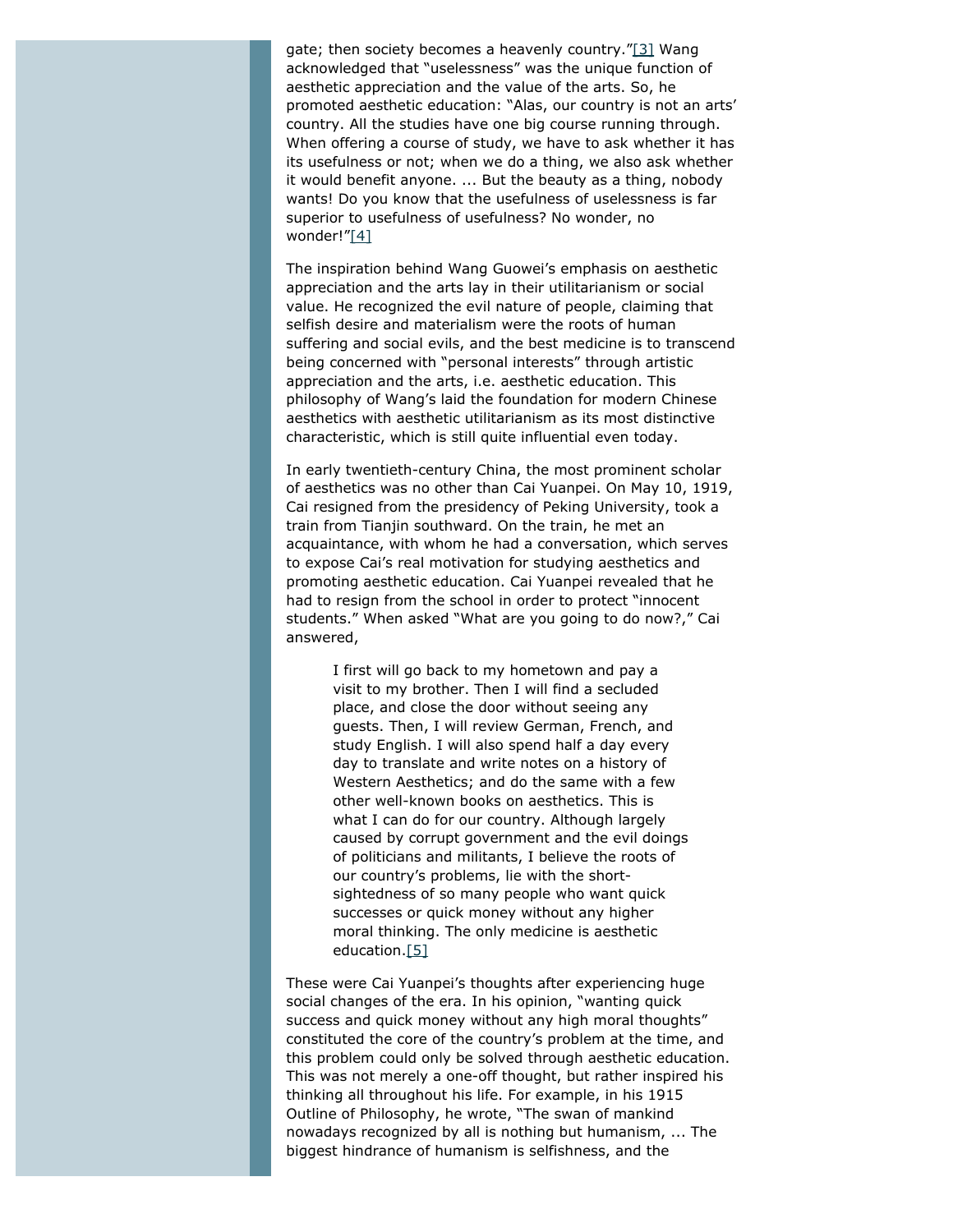<span id="page-4-1"></span><span id="page-4-0"></span>aesthetic, with its transcendence and universality, is just the right medicine.["\[6\]](#page-13-4) In the 1920 autobiography, he expressed similar ideas, "...aesthetic education should be promoted. That is because all human evils derive from selfishness. Arts can transcend selfish desires, and have a universal quality.["\[7\]](#page-13-5) In the above quotes, Cai clearly expressed, 1) The idea that roots of human nature lie in selfish desires and wanting quick success; 2) To cure this social illness, aesthetic education is used through aesthetic appreciation; 3) The reason why aesthetic education can have such unique healing effect lies in its transcendental universality.

Cai's ideology was inherited by Zhu Guangqian, who wrote at the beginning of *Aesthetics Explained*,

> I believe firmly that the reason why Chinese society is in such a mess is not due to its systems; it is because the hearts of most people are bad. I believe strongly that emotions are more important than rationality. To clean people's hearts, a few words from some moralists will not be enough. Instead, we must start with 'cultivating the mind and soul of people, setting up higher and purer life goals other than just being rich, having clothes, or holding high government positions. To purify a person's mind we must first beautify a person's life. $[8]$

<span id="page-4-2"></span>*Aesthetics Explained* was written in 1932, after the "9.18 Japanese Invasion," and "12.8 Incident." Zhu himself said that was "a crisis year" for China. But he also said that to talk to the youth about beauty, is to save their souls. He even complained that "The worst root problem of our Chinese nationality lies in putting too much emphasis on personal selves and homes" which led to scattered sand in the whole society, rather than unity and strength; Chinese people were all suffering from "the psychological disease of selfishness without shame.["\[9\]](#page-13-7) And in order to cure this disease, no other means than aesthetic appreciation and arts could do the job, because only people could go beyond selfishness and materialism and learn to appreciate arts, and then people's minds could be purified.

<span id="page-4-3"></span>Liang Qichao, though not directly citing western aesthetic theories, inherited the "usefulness of uselessness" from Song-Ming Neo-Confucianism and singled out this philosophy as a necessary visionary perspective. He argued that people should abandon being overly concerned about personal interests and do things based on the soul's "intuition" and "passion." He explained that the concept of "usefulness of uselessness-ism" was "the artisticalized life, replacing mankind's selfish interests with the arts and emotional-ism.["\[10\]](#page-13-8) He also focused on Chinese people's "selfishness" and "materialism," and advocated the use of artistic spirituality to overcome personal desires. From this line of thinking, Liang proposed "interesting" education, similar to aesthetic education.

<span id="page-4-4"></span>A crucially important aesthetic question arises from the above discussions: Since using arts and aesthetic appreciation to "get rid of selfish desires" was part of the thinking of all of the above mentioned famous scholars, from where exactly did they find inspiration and come to realize the utilitarian function of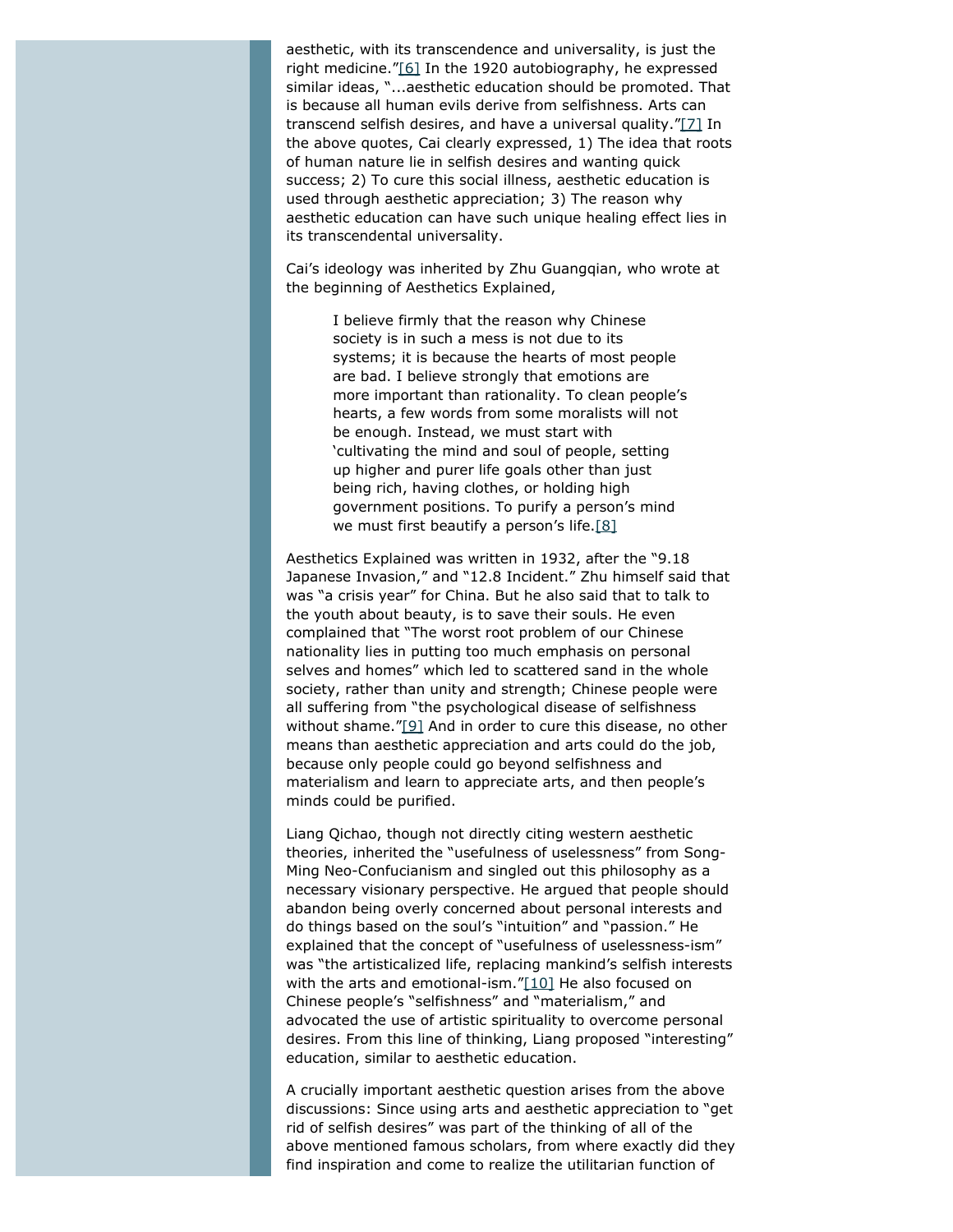#### the arts and aesthetic appreciation?

From the history of modern Chinese aesthetics, Wang Guowei's writings in the beginning of the twentieth century (1903-1908) first clearly elaborated on "beauty," "aesthetic appreciation," and "arts" as something beyond personal interests, or disinterestedness. In his article, "Confucius and His Aesthetic Education," Wang points out that mankind's misery came from "desire," desire led to wanting, and wanting resulted in overconcerns about interests or material gains, which, in turn, produced inner misery, and which, in a society, were evils. Therefore, in order to eliminate misery and societal evils, the "desire" must first be eradicated, and the best medicine for the eradication of desire is "beauty." Then he continued to elaborate on the reasons behind the above thinking: "What is beauty? This is something that does not have an interest value to us. When a person is appreciating beauty, he does not know this action will lead to any direct interest for himself. The great philosopher in Germany, Immanuel Kant, believes that the pleasure of beauty is Disinterested Pleasure.["\[11\]](#page-13-9)

<span id="page-5-0"></span>The "disinterestedness" discussed here resembles what Kant discussed in *The Critique of Judgment*: Aesthetic appreciation does not involve interests and the pleasure derived from aesthetic appreciation is disinterested pleasure. However, Wang continued to claim that both natural beauty and manmade beauty could "enable people to reach the state of desirelessness," which led to the topic of aesthetic education. He maintained that in the west since Aristotle, scholars all promoted aesthetic education to supplement moral education. In addition, he thus explained Schiller's theory of aesthetic education that "when exposed to beauty, a person's emotions are enhanced, thus gradually distances themselves from vulgarity, shallowness, and negativity. ... Because aesthetic appreciation leads to a high spiritual state of disinterestedness, material desires would die, leading to the birth of morality.["\[12\]](#page-13-10)

<span id="page-5-2"></span><span id="page-5-1"></span>The key here is that the disinterestedness as a psychological and consciousness state somehow is changed into the function of aesthetic appreciation or beauty. Kant's original meaning was that pleasure brought about by aesthetic appreciation did not have a connection to the awareness of interests, but in Wang's article, it was changed into aesthetic appreciation transforming minds beyond personal interests, and therefore liberating them from material or physical desires, thus entering a moral high ground of desirelessness. Then, Wang used the same reasoning to read and explain Confucian "(learning) starts with poetry, develops into etiquette, and ends with music," from which Wang came to the conclusion that "in teaching, (we should) start with and end in aesthetic education.["\[13\]](#page-13-11) This misreading of disinterestedness, consciously or unconsciously, became the basis for aesthetic education, which transformed a theory of aesthetics into a theory of aesthetic education. It is worth noting that, since then, Chinese aesthetics has inherited and continued to promote Wang's understanding, in effect, taking this line of thinking as given. Of course, when philosophies and theories experience cross-cultural encounters, some misinterpretations may be unavoidable. The question is: What were the cultural and philosophical motivations behind this misreading? This is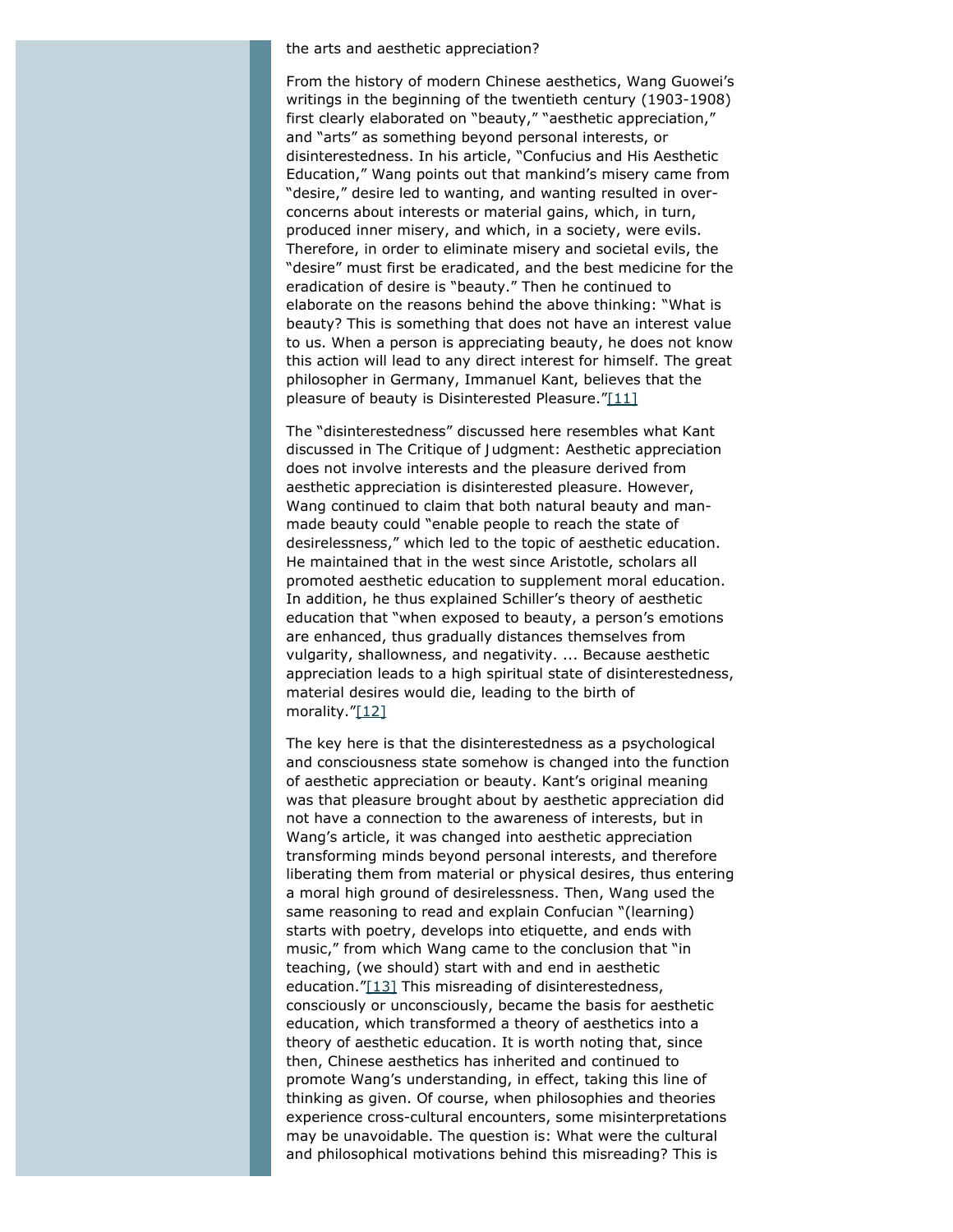what I shall explore next.

#### **2. The inner relationship between aesthetic utilitarianism and the Confucian mind-soul framework**

Modern Chinese aesthetics accentuated the refining and purifying effect on human minds and emotions through aesthetic education. This refers specifically to reforming national consciousness leading to the rejuvenation of the whole nation. This kind of aesthetic thought followed traditional Confucian ideology, from its *Great Learning – Notes*,

> The great learning aims at bringing out people's virtues, fostering reformation among people, and helping people reach the ideal world. ... In ancient times, those who wanted to promote and endorse people of honesty, integrity and high morals, must first govern well their own countries. In order to govern well their own countries, they must first manage well their own families and relatives. In order to manage well their own families and relatives, they must first cultivate and enhance their own morals and spirituality. In order to cultivate and enhance their own morals and spirituality, they must first institute the right mindset. In order to institute the right mindset, they must be honest. In order to be honest, they must attain clear thinking. ... Only after exploring the reasons and roots behind things can a person reach clear thinking; only with clear thinking can a person become honest; only with honesty, can a person have the right mindset; only with the right mindset can a person enhance his morals and spirituality; only with high morals and spirituality can he manage well his family; only after managing well his family can he govern well his country; only after governing well his country can he keep the world safe and peaceful.  $[14]$

<span id="page-6-1"></span><span id="page-6-0"></span>This is the well-known "Three Cardinal Guides" and "Eight Items." In the Three Cardinal Guides, "advocating high virtuous people" is the core. The "Eight Items" are all about one central idea: personal moral enhancement[.\[15\]](#page-13-13) In other words, the central core of Confucian philosophy was the development of personal morality, which constituted both the foundation and the purpose of everything. In Song-Ming Neo-Confucian theory, this philosophical approach has become synonymous detailed elaborations. Therefore, the "disinterestedness" of the modern western aesthetics attracted the attention and discussion of the above-mentioned Chinese aestheticians – their emphasis on aesthetics was not for the purpose of perceptual knowledge, nor understanding the nature of "beauty" and "arts." Instead, they wanted to use the functions of aesthetic appreciation and arts to "correct" thinking and enhance morality, and ultimately reform the nation's people mentality. In this sense, aesthetics was transformed into aesthetic education theory, with much more emphasis on its utilitarian function in reforming society than western aesthetic education would suggest. Underpinning this approach were traditional theories of mind and soul, especially the Lu-Wang mind-soul theory.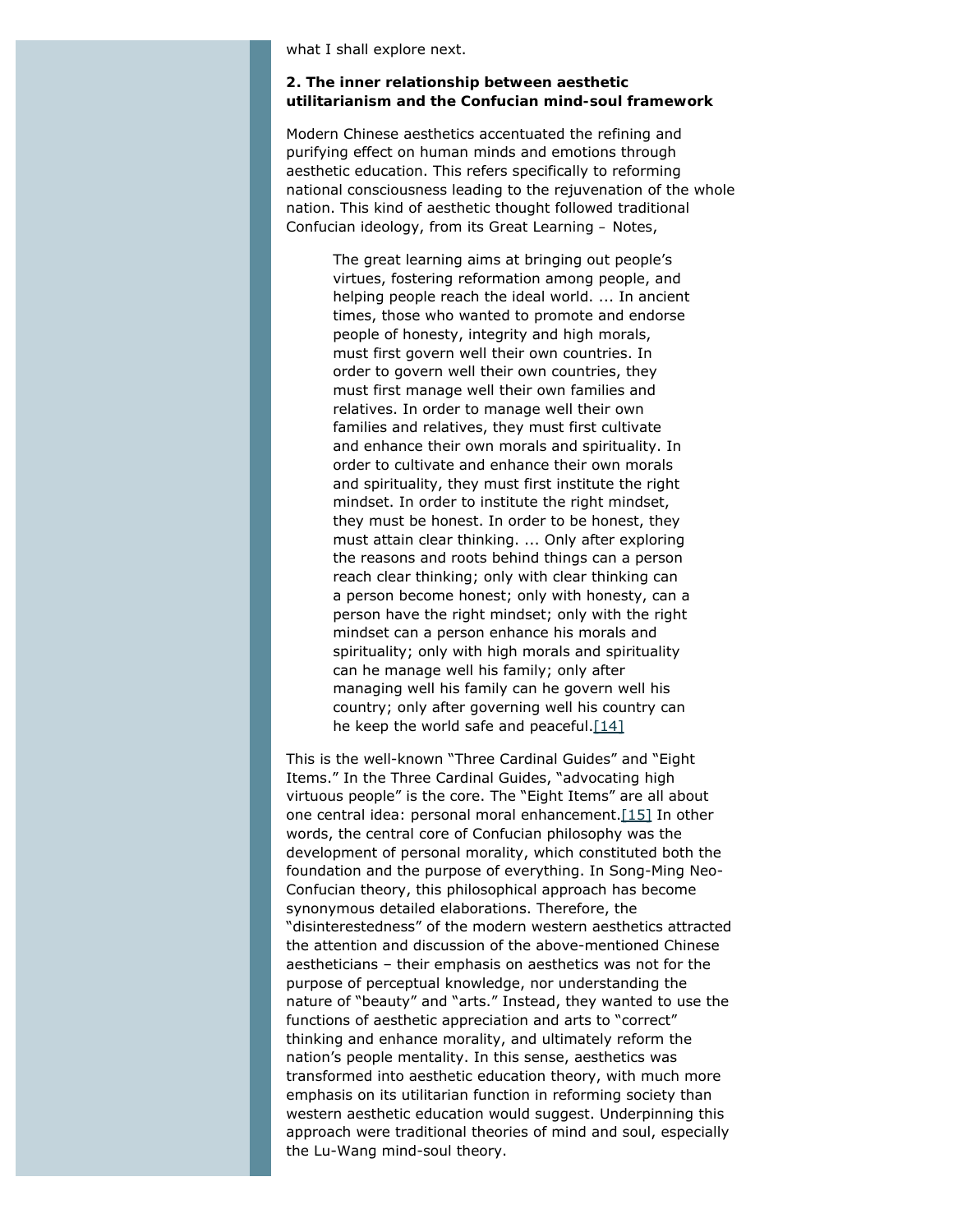<span id="page-7-0"></span>The theory of mind and soul was formed during the Song and Ming dynasties, "created by Cheng Hao, and completed by Lu Jiuyuan and Wang Yangming["\[16\]](#page-14-0) While Lu and Wang did have differences in their theories, they both acknowledged the existence of prior mind- soul, namely "mind-soul is Li (理, reason)" (Lu Jiuyuan), "Outside of mind-soul, there is no Li (理, reason)" (Wang Yangming), and they both proposed developing the spiritual and moral high ground as a way to expose the mind-soul, which, in its original state, fostered "humanity, justice, propriety, and wisdom." Chen Lai thus commented, "Lu Jiuyuan believed that any man has prior morals and reason, which he called the original mind-soul, which acted as a moral guide, inspired moral feelings, and therefore could be understood as a humanistic mind-soul (This may affect the original translation but it does make more sense in English). Because man was born with this mind-soul, it is the conscious that he knows without concern and does without learning. All of mankind's immoralities are caused by "losing this initial mind-soul," therefore, all learning should focus on protecting this initial mind-soul in order not to lose it."[\[17\]](#page-14-1) The source of immoral actions was "selfish desire" or egoism. Therefore, all the efforts should be devoted to eradicate this selfish desire, which was elaborated by Wang Yangming.

<span id="page-7-2"></span><span id="page-7-1"></span>Wang said, "Human heart-soul is heaven, and root. The initial heart-soul encompasses everything which embodies heaven originally, but it is now concealed by selfish desires, and thus loses its heaven. The *li* of heart-soul is the bottom of the valley, which is now filled with selfish desires. Therefore, we now plead to the conscience, getting rid of the concealment, then, the initial heart-soul is restored, and heaven and bottom are back to their original state."[\[18\]](#page-14-2) Here Wang expressed three layers of meaning: One: human heart-soul is *li*; Two: human heart-soul is concealed by selfish desires, leading to the loss of morals; and Three: pleading to the conscience is for the purpose of eradicating this hindrance of selfish desires so that the initial heart-soul can be restored. In short, what Wang Yangming's philosophy of mind advocates is knowledge and action two-in-one state of mind, to reach conscience.

Because of their explicit connection of "heart-soul" is *li* (reason), emphasizing the domineering function of the heartsoul, the Lu-Wang School of thought and logic naturally use the internal motive (motivation) as the base on which to make moral judgment. Chen Lai, when discussing Lu Jiuyuan's concept of "just judgment," thus commented,

> Lu Jiuyuan believed that judging whether a person is moral (a gentleman) or immoral (a villain) should not be based only on whether this person's actions were in accordance to some guidelines or rules; instead, we should investigate this person's inner motive, and make a judgment concerning whether his actions were based on moral standards because only actions based on moral standards can be called moral. This is what the "just judgment" means. "Yi" is moral motivation while "Li" is selfish motivation. Lu Jiuyuan believed that if the motivation were moral, then the actions would be opposed to egoism. In other words, moral standards are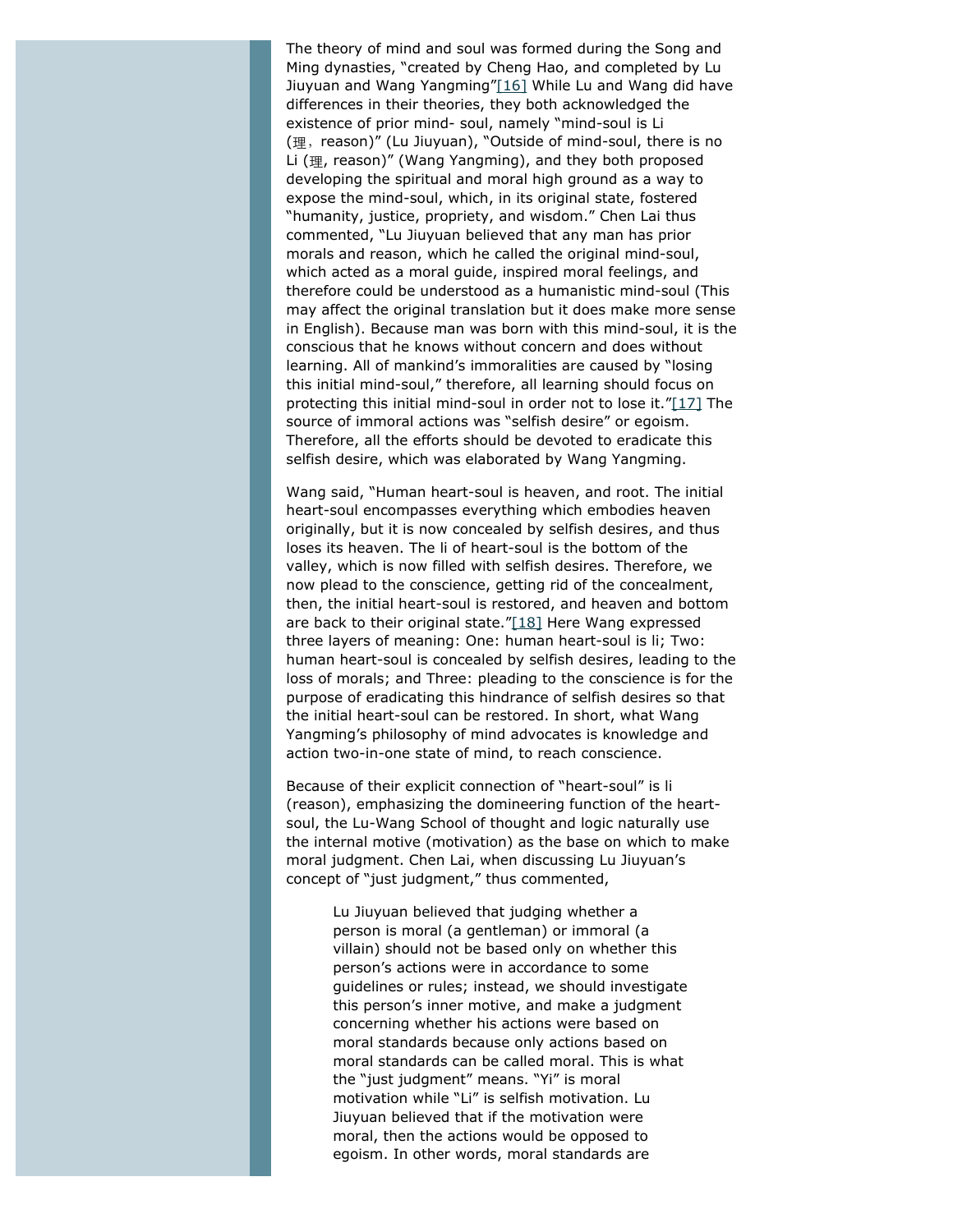complete opposites of egoism. Therefore, what the "Yi and Li debate" needed to resolve was not eliminating any actions that were intended to make contributions. For example, in Confucian thought, activities/actions to enrich people and strengthen the country should not be eliminated; what must be eliminated is selfish motivation[.\[19\]](#page-14-3)

<span id="page-8-1"></span><span id="page-8-0"></span>The above line of argument stresses the importance of purity of motivation, which was most obviously presented in Wang Yangiming's works. He pointed out explicitly: "Here I declare: In today's scholarly pursuits, knowing and doing are two separate things, so there may be a thought, which is not moral, but because it is not put into practice, then no prohibition takes place. I today claim the 'knowing-doing as one' theory, which means that as soon as a person initiates a thought, this is action. If this initiation is not moral, then we must defeat this immoral thought, and do it thoroughly, and completely eradicate that thought from the mind. This is my declaration of the principle.["\[20\]](#page-14-4) Here, Wang Yangming required those who were learning that immoral motivation be eliminated as soon as it appeared; otherwise there would be no conscience, and so no moral actions. In addition, in Wang's thinking, "Li" (reason) is also achieved in the heart-mind. Out of filial piety, you would be concerned about your parents' living conditions (too cold or too hot), "This is the condition of your pious heart and soul. In other words, you must first have pious heart and soul before this condition comes into action."[\[21\]](#page-14-5) In Wang's mind, a person must first have a moral heart, which enacts moral emotions, which leads to moral actions. Once this moral heart was concealed by "selfish desires," even when those pious actions were done, they were hypocritical actions, which would not lead to moral perfection. Chen thus commented, "... regardless of how perfect the manner and etiquette are, the moral motivation (in heart and soul) is true moral perfection. …In Wang's mind, the philosophy of no ' Li*'* outside of the heart-soul puts emphasis on no 'morality' beyond heart-soul. Having moral awareness of moral motivation is the root of morality, therefore, good behavior/action does not come from the external but from the internal, and judgment of behavior or thinking should both focus on exploring the inner root.["\[22\]](#page-14-6)

<span id="page-8-4"></span><span id="page-8-3"></span><span id="page-8-2"></span>Based on the above philosophy, Wang accentuated the importance of "integrity" which confirmed Xunzi's "integrity before morality." He said, "some stressed efforts of 'integrity/honesty': integrity is the heart-soul itself; the process of restoring it is the efforts of being honest. ...*Great Learning* advocated 'honesty/integrity' being the precursor of 'the correct heart-soul.["\[23\]](#page-14-7) In other words, the whole personal enhancement lies in this "integrity," because this "integrity" is what Wang Yangming's "initiator of thoughts" meant, which was also the core of enhancement efforts. On the one hand, "integrity" is the true heart-mind itself; on the other, it is also a thought, a motivation, and an attitude. So, it connects to knowing and doing. Only with high morals initiating honest motivation and attitude could there be true moral words and behavior. The "thinking honesty" is the opposite of "personal desire," or selfish desires. Therefore, "thinking honesty" was to eliminate "personal desire," eradicate selfish desire, and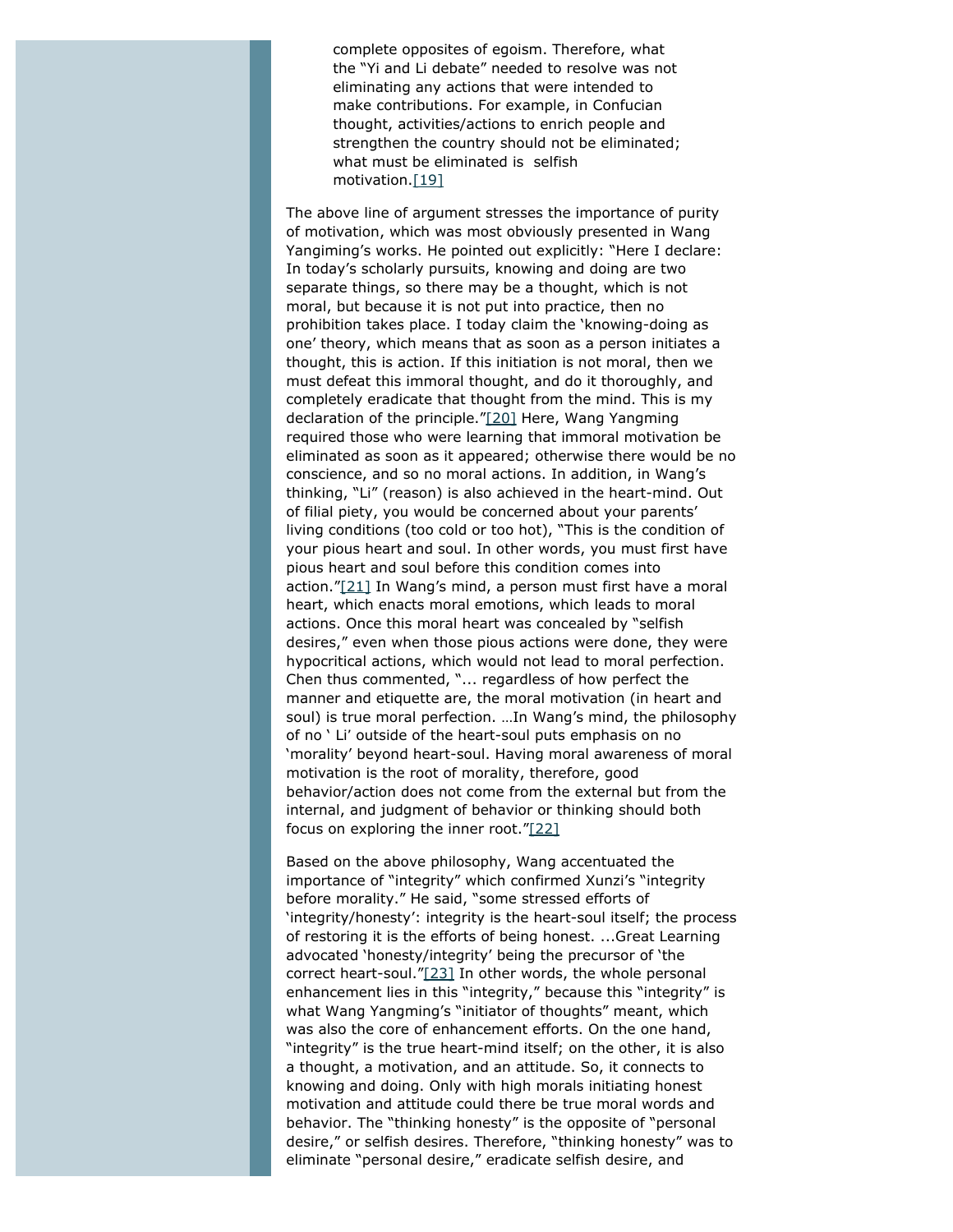#### egoism.

At this point in the discussion, it is evident that in modern Chinese aesthetics, aesthetic utilitarianism has clear inner connections with the Confucian framework of mind and soul. First, both are theories that privilege values, focusing not on the subjects per se, but how they obtain and realize these values and their significance. Li Zehou thus remarked, "In Chinese philosophical debates, there have not been many focusing on issues of 'being' or 'ideas'; rather the focus has been on 'how', which is really a major characteristic of Chinese applied Neo Confucian philosophy. Its angle, pathway, problems, discourse, as well as ways of thinking are nothing like Greek philosophy.["\[24\]](#page-14-8) In this way, modern Chinese aesthetics, while partially influenced by western aesthetic theories, draws upon their concepts, aesthetic appreciation, and values affecting human beings. But they also focus on the wholeness of personal spirituality, especially the functions and values needed to develop moral personalities. Hence, modern Chinese aesthetic theories are, on the whole, still localized, both in relation to the theoretical framework and methods of contemplation.

<span id="page-9-0"></span>Second, the development of moral personality is central to the Confucian framework of mind and soul and modern Chinese aesthetics. From the Confucian perspective, this is known as "inner-sageization." This relates to the philosophy of the mind. Modern Chinese aesthetic studies is also concerned with examining moral personality and the moral and spiritual high ground. Scholars such as Wang Guowei, Cai Yuanpei, and Zhu Guangqian all regarded aesthetic education as the path to character and moral education. Even Zhu, who was most influenced by western thought, studied diligently to prove the inner connection between aesthetic appreciation and moral enhancement.[\[25\]](#page-14-9) As to Liang Qichao's Interested-ness-ism, he actually directly attributed it to moral "responsibility," rather than a morality problem.

<span id="page-9-1"></span>Third, for the purpose of the development of moral personality, both the Confucian framework of mind and soul and modern Chinese aesthetics pay attention to the means of curing the inner disease of the people, viewing it as the fundamental way towards rejuvenating the nation. Wang Yangming, in his Response to Nie Wenwei, argued directly,

Later generations did not know much about the enhancement of the conscience, instead they were involved in infighting for personal selfish gain. They all have their own selfish hearts with shallow and narrow biases, using insidious and phony techniques. They are too many to mention. On the outside, they would claim that they were kind hearted, but behind the scenes they would do things that were nothing but egoistic, vulgar and pretentious. They are good at back stabbing and robbing others' for their own gain, but poor at fair competition and good morals; they become dangerous at slandering others and pretend to hate evils, yet they are jealous of the talented as being self –righteous, and prefer decadent selfindulgence. They curse, and steal, even from their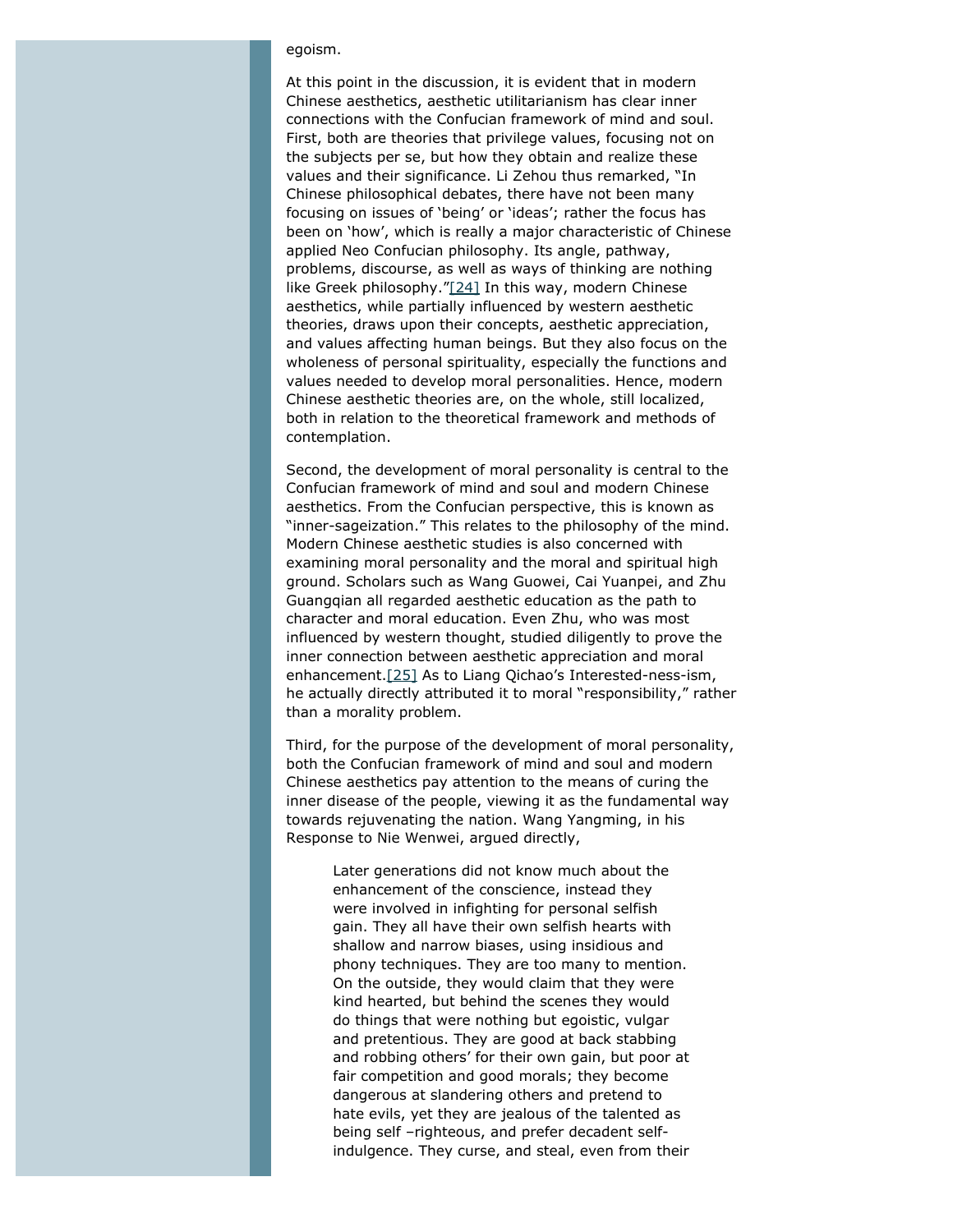own families, without feeling remorse in their own backyards. This world is just so huge with so many people, so how can we view it as one entity? Then no wonder the country is fragmented, with endless evils and disasters! This humble person sincerely prays to the heaven and saints: please have you seen conscience? Because only after we become morally enhanced can the society be saved[.\[26\]](#page-14-10)

<span id="page-10-0"></span>These thoughts were echoed everywhere in the writings on aesthetic education by Wang Guowei, Cai Yuanpei, Liang Qichao and Zhu Guanqian. In addition, both the Confucian framework of mind and soul and modern Chinese aesthetics attributed the societal evils to "selfish desires." Wang Yangming thus remarked,

> The hearts of some villains are already so segregated and close-minded that no kindness can enlighten them. Even those who have not acted upon their own selfish desires, they never cared to hide them anyway. When they acted upon those desires, they would hide their own possessions, attack others, making others furious, then they would do anything and everything, including killing and hurting their own family members. This is where conscience has died. So, those without selfish desires, while they may have narrow minds, can still practice kindness and thus become "big" people. Those with selfish desires, though self- important, are just narrow-minded villains. Therefore, "big" people are just those who have eliminated selfish desires, demonstrated bright morality, and restored the heaven-world as one, nothing more. They cannot add anything more to anything outside of the mind.[\[27\]](#page-14-11)

<span id="page-10-2"></span><span id="page-10-1"></span>Feng Youlan thus commented on these remarks, "Neo Confucianism often regards 'selfish desires' as the villain, and also as the roots of all evils.["\[28\]](#page-14-12) This line of thinking has had a great impact on modern Chinese aesthetics. Its ultimate goal is to exterminate "selfish desires," whether it is argued from the perspective of the philosophy of mind, or from the modern aesthetic education. These two perspectives even use similar language in their descriptions of selfish desires or discussions of this mental disease among Chinese people, drawing upon similar characteristics, for example, "selfish interests," "utilitarianism" (Lu Jiuyuan), "selfish desires," "egoism" (Wang Yangming), "desires," "self-interests" (Wang Guowei), "egocentrism," "desire for quick money," "selfish and self-interests" (Cai Yuanpei), "selfish desires," "material desires," "calculation" (Liang Qichao), and "selfishness." "vulgarity" (Zhu Guanqian), and so on. From these examples we can find that modern Chinese aesthetic utilitarianism, with its focus on issues of the mind, not only has much in common with, but also is the continuation of, the Confucius framework of mind and soul.

Fourth, both philosophies believe that the process of eradicating selfish desires is actually the pathway towards the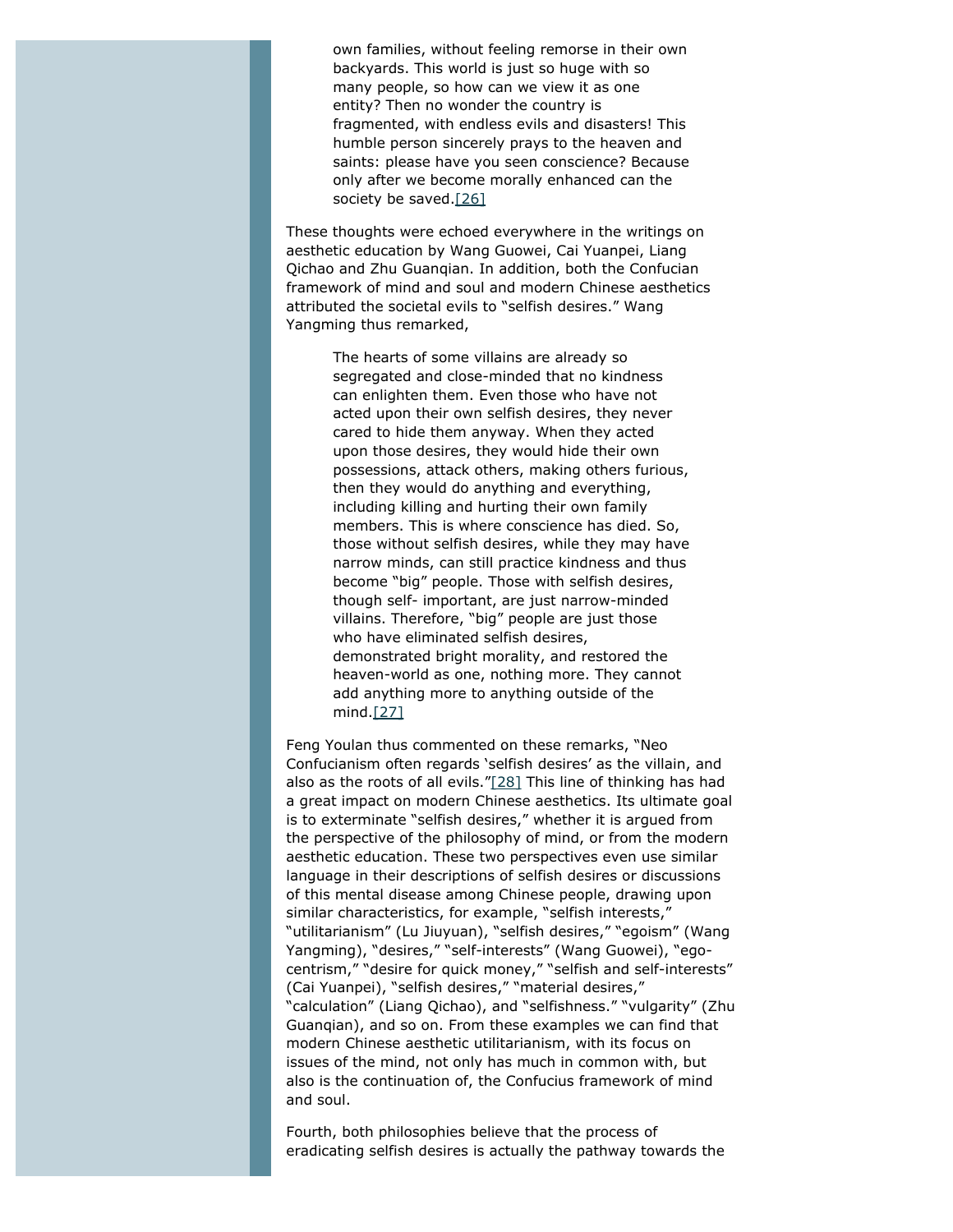<span id="page-11-0"></span>purification of the mind or emotions. The Lu-Wang school proposes either the discovery of the original heart and soul, or the restoration of the initial mind through the direct or intuitive methods of expelling impurity. For example, Lu Jiuyuan's method of self-enhancement is to "sit quietly to let the mind purify,["\[29\]](#page-14-13) while Wang Yangming believes that "the shape of mind" is somewhat too vague or too unsteady, so the self enhancement efforts should focus on getting rid of the concealment of selfish desires. He believes that the same is true with emotions, "happiness, fury, sadness, fear, love, disgust, desire are seven kinds of emotions, and everyone has these seven emotions, but the important thing is to make the conscience aware. ... The seven kinds of emotions in their natural state can all be utilized by the conscience. While they may not know the difference between good and evil, they do not have impurity. When emotions have impurity they become desire and will conceal the conscience, which will then be covered and disappear. If this can be 'broken,' then it will become simple and transparent."[\[30\]](#page-14-14) This is to say that the seven kinds of emotions themselves are not good or evil, but once there are wants, then "desires" $[31]$  emerge, which become "the concealment of the conscience" and must be eliminated. Motivation without actions must also be eliminated. Only through this can a person restore inner fluidity. Modern Chinese aesthetics is the same: Wang Guowei, Cai Yuanpei, Liang Qichao all discussed aesthetic education and interestedness, with the purpose of eliminating desire from emotions, which will become purified, noble, without personal impurity or practical purpose, thus transforming into pure emotions.

<span id="page-11-2"></span><span id="page-11-1"></span>Here, we have found the deep academic and cultural reasons for the misreading of Kant's "disinterestedness" by the modern Chinese aestheticians. The above discussions have explained that Kant's "disinterestedness" is the method of awareness in aesthetics, i.e. aesthetic appreciation and judgment does not involve the consideration of interests; rather this is a description or a general phenomenon of the state of sensibility. But Wang Guowei and other modern Chinese aestheticians take this disinterestedness as the function within aesthetic appreciation itself. In other words, aesthetic appreciation can help people rid themselves of egoistic thinking, transcend beyond personal emotions, and enter into a state of purity and nobility. Thus, on the one hand, disinterestedness in aesthetic appreciation has become the special function of beauty and arts, and on the other hand the subjects of such experience are transformed into humans who are selfless, desire-less in their life with the right attitude and motivation awareness. From the viewpoints of the philosophy of mind and soul, this kind of aesthetic theory seems to take aesthetic education as an enlightenment process of restoring the original mind, and enhancing emotions and morals. It is rooted in western aesthetic "disinterestedness," but its deep layers of philosophical and cultural meaning lie squarely with the Chinese traditional philosophical theory of the mind and soul.

The above discussions reveal why at the beginning of twentieth century, the first generation of modern Chinese scholars chose to study aesthetics. In addition to inheriting the Confucian framework of mind and soul, modern Chinese aesthetics has focused on the inner integration of aesthetic appreciation with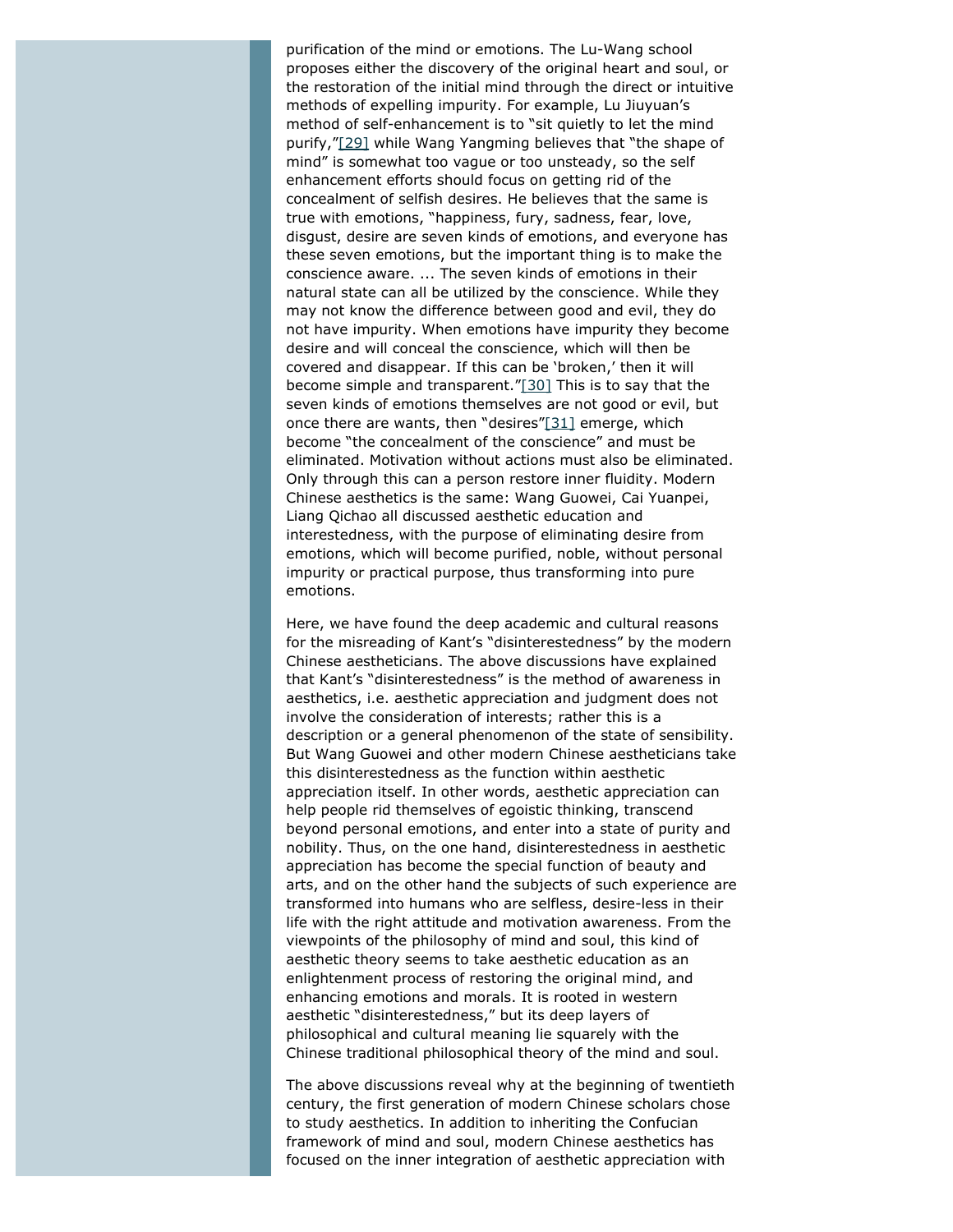morality, aesthetic education and moral education as the necessary pathway towards reaching the moral high ground. First proposed by Kant, and later elaborated upon by Schiller, some scholars still argue for the independence of aesthetic appreciation and the arts. However, these Western philosophers do not discuss personal enhancement and their perspectives on the question of aesthetics are quite different from morality, or from the morals as explained in the theory of the mind and soul. However, the superficial connection between aesthetic appreciation with moral enhancement motivated the first generation of Chinese scholars to elect to study and introduce into China aesthetic theories from the west. This false connection further formed the basis for their own aesthetic studies as well as their promotion of aesthetic education. In short, the above two explanations reveal the modern inheritance from and continuation of the traditional Confucius theory of mind and soul.

From the above discussions, although the problems facing modern Chinese aesthetic theories, especially concerning the utilitarianism of aesthetic appreciation, were very different from the issues that traditional Confucius theory of mind and soul sought to solve, the former did use, directly or indirectly, the terminology and discourse of traditional aesthetic theories. The cores of both traditional and modern theoretical orientations are remarkably similar. Through the careful analysis of the philosophical thought of Wang Guowei, Cai Yuanpei, Liang Qichao and Zhu Guangqian, we can see clear evidence of the inheritance and continuation of the Confucius framework of mind and soul. Their aesthetic theories exhibit, sometimes explicitly and sometimes implicitly, connections with the traditional philosophy of the mind and soul. Even when the research methods of some aestheticians may show more similarities with the Qian-Jia School of Thought, in the area of values and concerns about societal problems, these modern Chinese aestheticians certainly demonstrated their passion for the Confucius theory of mind and soul.

#### Wei Du [dw@hznu.edu.cn](mailto:dw@hznu.edu.cn)

Wei Du holds a Ph.D. in aesthetics. He is from Hangzhou Normal University, China, Professor of aesthetics, Chairman of arts theory studies, Chairman of editing committee of Journal for Aesthetic Education Research and President of the University. His principal research includes aesthetic & arts education and aesthetics in 20th century China. Born in September, 1957, Ph.D. of literature, Professor, Arts Education Research Institute, Hangzhou Normal University.

Published March 13, 2018.

#### **Endnotes**

<span id="page-12-0"></span>[\[1\]](#page-2-0) Guowei Wang, *On the Dreams of the Red Chamber*, edited by Yao Xinming & Wang Yan, *Collected Works of Wang Guowei*, Volume 1, (Beijing: China Academic and History Press, 1997), p. 2.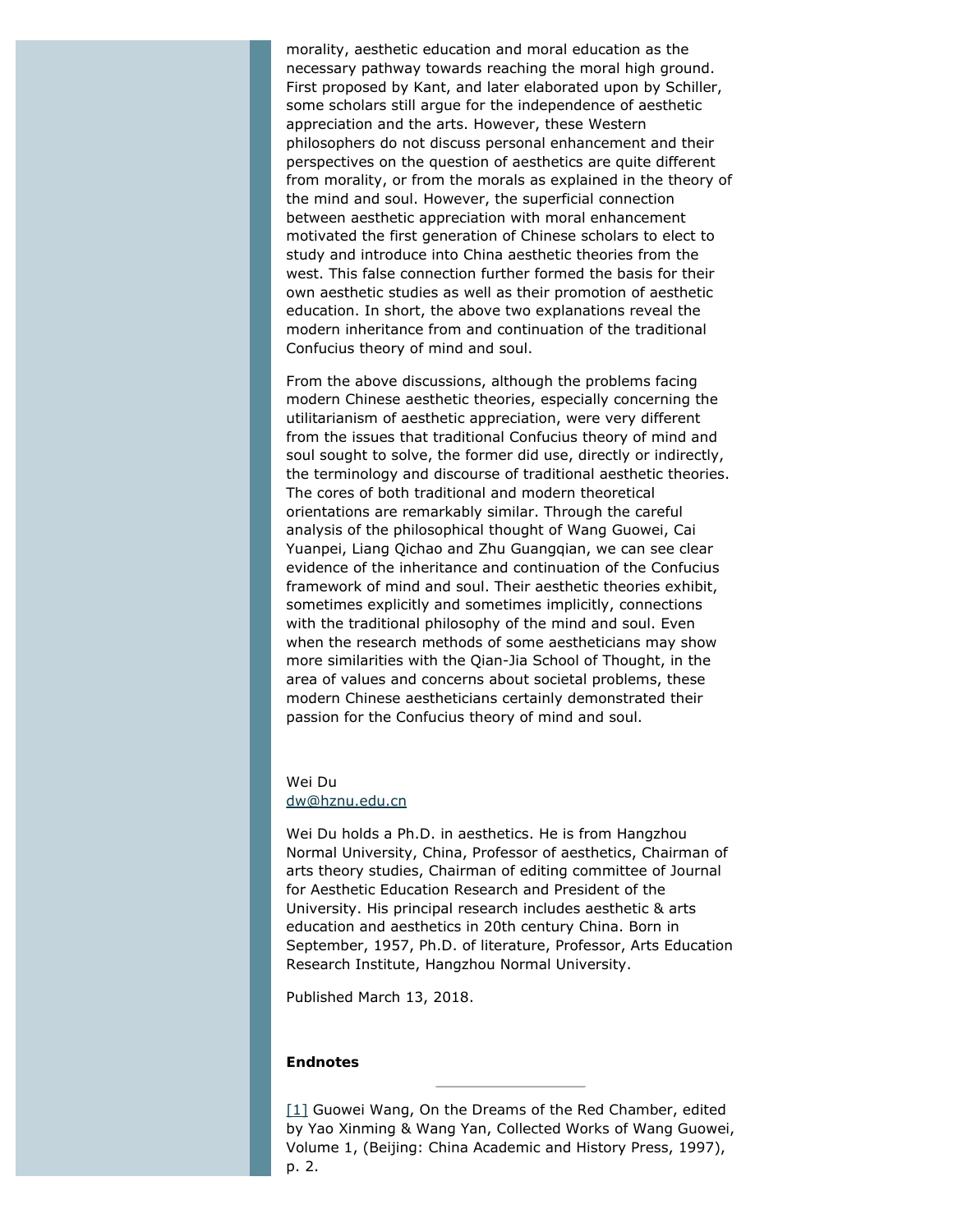<span id="page-13-0"></span>[\[2\]](#page-2-1) Guowei Wang, *Confucius & His Aesthetic Education*. Yao edited by Yao Xinming, Wang Yan, *Collected Works of Wang Guowei*, Volume 3 (Beijing: China Academic and History Press, 1997), p. 155.

<span id="page-13-2"></span><span id="page-13-1"></span>[\[3\]](#page-3-0) *Ibid*., p. 157-159.

[\[4\]](#page-3-1) *Ibid*., p. 16.

<span id="page-13-3"></span>[\[5\]](#page-3-2) Cai Yuanpei, "Conversations at the Tianjing Railway Station," Cai Yuanpei Research Institute, *Complete Works of Cai Yuanpei*, Volume 3, (Hangzhou, Zhejiang: Zhejiang Education Publishing House, 1997), p. 630.

<span id="page-13-4"></span>[\[6\]](#page-4-0) Cai Yuanpei, "Outline of Philosophy," Cai Yuanpei Research Institute, *Complete Works of Cai Yuanpei*, Volume 2, (Hangzhou, Zhejiang: Zhejiang Education Publishing House. 1997), p. 340.

<span id="page-13-5"></span>[\[7\]](#page-4-1) Cai Yuanpei, "Autobiography," Cai Yuanpei Research Institute, *Complete Works of Cai Yuanpei*, Volume 3, (Hangzhou, Zhejiang: Zhejiang Education Publishing House, 1997), p. 674.

<span id="page-13-6"></span>[\[8\]](#page-4-2) See Zhu Guangqian, "Aesthetics Explained*,"* Zhu Guangqian Complete Works Editorial Board, *Complete Works of Zhu Guanqian*, Volume 2, (Anhui: Anhui Education Publishing House, 1993), p. 6.

<span id="page-13-7"></span>[\[9\]](#page-4-3) Guangqian Zhu, *Socrates in China – On Chinese Nationality and Chinese Culture's Weaknesses*. Zhu Guangqian Complete Works Editorial Board, *Complete Works of Zhu Guanqian*, Volume 9, (Anhui: Anhui Education Publishing House, 1993), pp. 298-300.

<span id="page-13-8"></span>[\[10\]](#page-4-4) Qichao Liang, *On "Doing What Is Known Undoable"-ism and "Usefulness of Not Having"-ism*, Zhang Qingxing (ed.) *Complete Works of Liang Qichao*, (Beijing: Beijing Publishing House, 1999), p. 3415.

<span id="page-13-9"></span>[\[11\]](#page-5-0) Guowei Wang, "Confucius & His Aesthetic Education," p. 155.

<span id="page-13-10"></span>[\[12\]](#page-5-1) *Ibid*., p. 156.

<span id="page-13-11"></span>[\[13\]](#page-5-2) *Ibid*., p. 157.

<span id="page-13-12"></span>[\[14\]](#page-6-0) *Great Learning – Notes*, *Thirteen Classics* (Zhejiang: Zhejiang Ancient Works Publishing House, 1998), p. 1673.

<span id="page-13-13"></span>[\[15\]](#page-6-1) Feng Youlan thus commented, according to later Confucius scholars, the Three Cardinal Guides really have only one core guide, and that is bringing out and advocate highly virtuous people. "Reformation" was actually the method of "bringing out and advocate virtuous people." "Reaching the moral perfection" is the ultimate goal. This is true with the "Eight Items," all pointing to one core: "enhance and cultivate personal morals and spirituality." All the other items are the steps of personal enhancement. The so-called " reaching perfection" is the ultimate goal. A person can perfect his morals only after he has served the society, in other words, a person cannot help others until he has perfected himself. In short, here "advocating people of high virtues" means